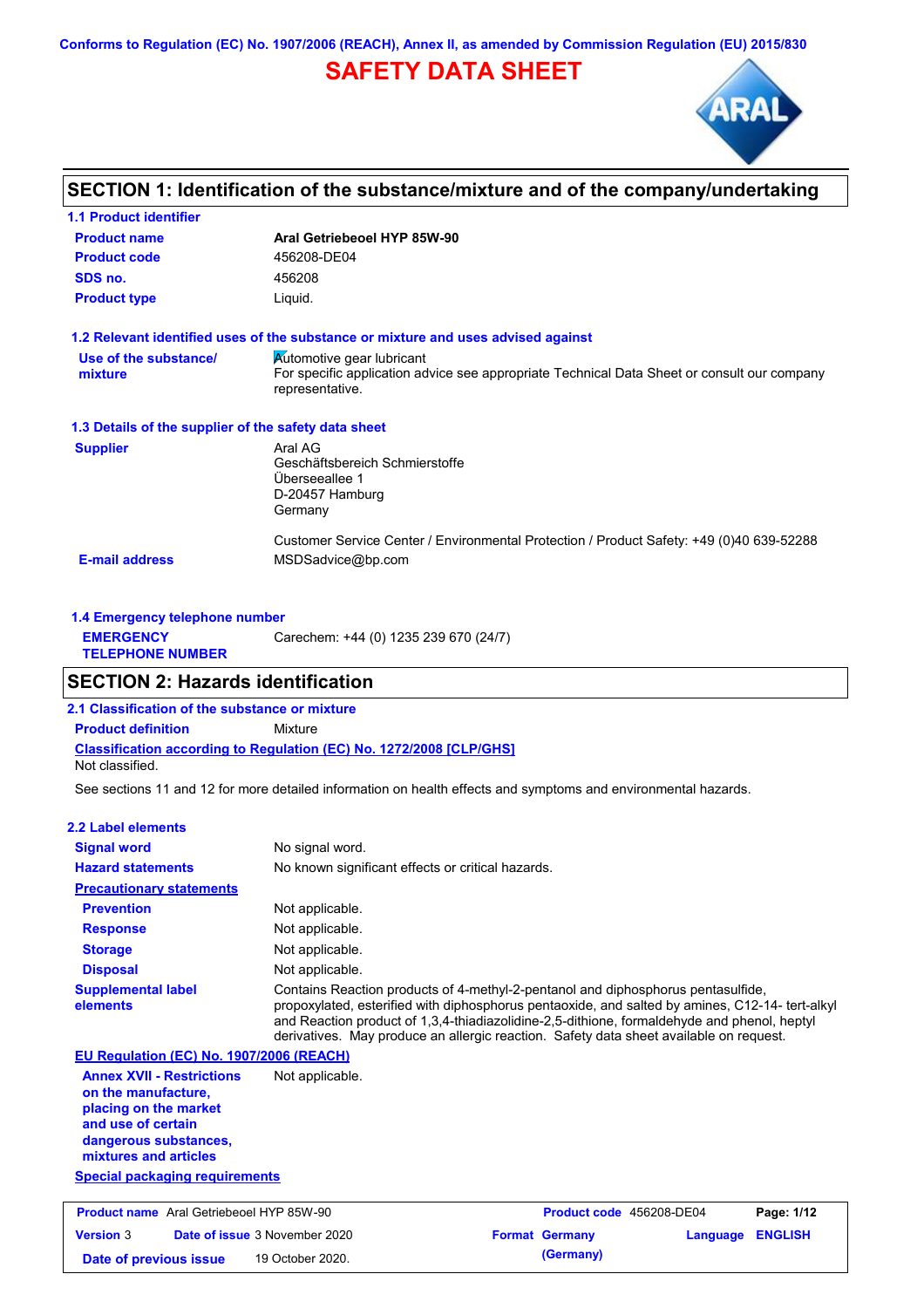# **SECTION 2: Hazards identification**

| <b>Containers to be fitted</b><br>with child-resistant<br>fastenings                                                     | Not applicable.                                                                                                                            |
|--------------------------------------------------------------------------------------------------------------------------|--------------------------------------------------------------------------------------------------------------------------------------------|
| <b>Tactile warning of danger</b>                                                                                         | Not applicable.                                                                                                                            |
| 2.3 Other hazards                                                                                                        |                                                                                                                                            |
| <b>Results of PBT and vPvB</b><br>assessment                                                                             | Product does not meet the criteria for PBT or vPvB according to Regulation (EC) No. 1907/2006.<br>Annex XIII.                              |
| <b>Product meets the criteria</b><br>for PBT or vPvB according<br>to Regulation (EC) No.<br><b>1907/2006, Annex XIII</b> | This mixture does not contain any substances that are assessed to be a PBT or a vPvB.                                                      |
| Other hazards which do<br>not result in classification                                                                   | Defatting to the skin.                                                                                                                     |
|                                                                                                                          | Experimental data on one or more of the components has been used to determine all or part of<br>the hazard classification of this product. |

# **SECTION 3: Composition/information on ingredients**

### **3.2 Mixtures Product definition**

Mixture

Highly refined base oil (IP 346 DMSO extract < 3%). Proprietary performance additives.

| <b>Product/ingredient</b><br>name                                                                                                                                                    | <b>Identifiers</b>                               | $\%$       | <b>Regulation (EC) No.</b><br>1272/2008 [CLP]                                             | <b>Type</b> |
|--------------------------------------------------------------------------------------------------------------------------------------------------------------------------------------|--------------------------------------------------|------------|-------------------------------------------------------------------------------------------|-------------|
| Reaction products of 4-methyl-<br>2-pentanol and diphosphorus<br>pentasulfide, propoxylated, esterified<br>with diphosphorus pentaoxide, and<br>salted by amines, C12-14- tert-alkyl | REACH #: 01-2119493620-38<br>$EC:$ -<br>$CAS: -$ | -≤3        | Acute Tox. 4, H302<br>Eye Dam. 1, H318<br>Skin Sens. 1B, H317<br>Aquatic Chronic 2, H411  | $[1]$       |
| Reaction product of<br>1,3,4-thiadiazolidine-2,5-dithione,<br>formaldehyde and phenol, heptyl<br>derivatives                                                                         | REACH #: 01-2119971727-23<br>$EC:$ -<br>$CAS: -$ | $\leq 0.3$ | Skin Irrit. 2, H315<br>Eye Dam. 1, H318<br>Skin Sens. 1B, H317<br>Aquatic Chronic 3, H412 | [1] [5]     |

**See Section 16 for the full text of the H statements declared above.**

### **Type**

[1] Substance classified with a health or environmental hazard

[2] Substance with a workplace exposure limit

[3] Substance meets the criteria for PBT according to Regulation (EC) No. 1907/2006, Annex XIII

[4] Substance meets the criteria for vPvB according to Regulation (EC) No. 1907/2006, Annex XIII

[5] Substance of equivalent concern

[6] Additional disclosure due to company policy Occupational exposure limits, if available, are listed in Section 8.

# **SECTION 4: First aid measures**

### **4.1 Description of first aid measures**

| Eye contact                       | In case of contact, immediately flush eyes with plenty of water for at least 15 minutes. Eyelids<br>should be held away from the eyeball to ensure thorough rinsing. Check for and remove any<br>contact lenses. Get medical attention. |
|-----------------------------------|-----------------------------------------------------------------------------------------------------------------------------------------------------------------------------------------------------------------------------------------|
| <b>Skin contact</b>               | Wash skin thoroughly with soap and water or use recognised skin cleanser. Remove<br>contaminated clothing and shoes. Wash clothing before reuse. Clean shoes thoroughly before<br>reuse. Get medical attention if irritation develops.  |
| <b>Inhalation</b>                 | If inhaled, remove to fresh air. Get medical attention if symptoms occur.                                                                                                                                                               |
| <b>Ingestion</b>                  | Do not induce vomiting unless directed to do so by medical personnel. Get medical attention if<br>symptoms occur.                                                                                                                       |
| <b>Protection of first-aiders</b> | No action shall be taken involving any personal risk or without suitable training.                                                                                                                                                      |

# **4.2 Most important symptoms and effects, both acute and delayed**

See Section 11 for more detailed information on health effects and symptoms.

# **Potential acute health effects**

| pressure.                                                                                                   |  |
|-------------------------------------------------------------------------------------------------------------|--|
| <b>Inhalation</b><br>Vapour inhalation under ambient conditions is not normally a problem due to low vapour |  |

| <b>Product name</b> Aral Getriebeoel HYP 85W-90 |                                      | <b>Product code</b> 456208-DE04 |                         | Page: 2/12 |
|-------------------------------------------------|--------------------------------------|---------------------------------|-------------------------|------------|
| <b>Version 3</b>                                | <b>Date of issue 3 November 2020</b> | <b>Format Germany</b>           | <b>Language ENGLISH</b> |            |
| Date of previous issue                          | 19 October 2020.                     | (Germany)                       |                         |            |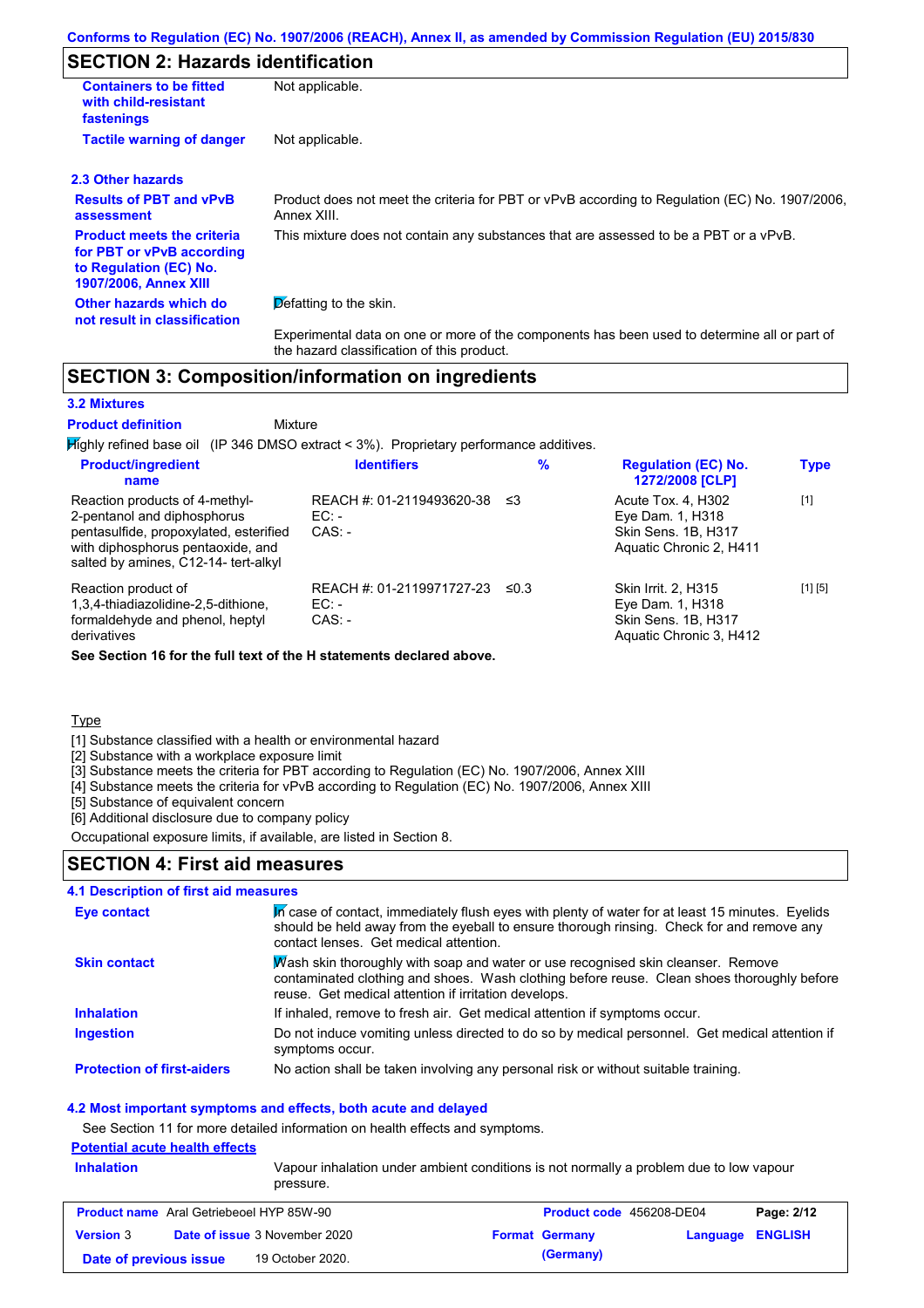# **SECTION 4: First aid measures**

| <b>Ingestion</b>    | No known significant effects or critical hazards.                                                                                                                 |
|---------------------|-------------------------------------------------------------------------------------------------------------------------------------------------------------------|
| <b>Skin contact</b> | Defatting to the skin. May cause skin dryness and irritation. Product not classified for<br>sensitisation. Based on data available for this or related materials. |
| Eye contact         | Mot classified as an eye irritant. Based on data available for this or related materials.                                                                         |
|                     | Delayed and immediate effects as well as chronic effects from short and long-term exposure                                                                        |
| <b>Inhalation</b>   | Overexposure to the inhalation of airborne droplets or aerosols may cause irritation of the<br>respiratory tract.                                                 |
| <b>Ingestion</b>    | Ingestion of large quantities may cause nausea and diarrhoea.                                                                                                     |
| <b>Skin contact</b> | Prolonged or repeated contact can defat the skin and lead to irritation and/or dermatitis.                                                                        |
| Eye contact         | Potential risk of transient stinging or redness if accidental eye contact occurs.                                                                                 |
|                     |                                                                                                                                                                   |

### **4.3 Indication of any immediate medical attention and special treatment needed**

| <b>Notes to physician</b> | Treatment should in general be symptomatic and directed to relieving any effects. |
|---------------------------|-----------------------------------------------------------------------------------|
|---------------------------|-----------------------------------------------------------------------------------|

# **SECTION 5: Firefighting measures**

| 5.1 Extinguishing media                                   |                                                                                                                                                                                                                                                                                                                                                                   |
|-----------------------------------------------------------|-------------------------------------------------------------------------------------------------------------------------------------------------------------------------------------------------------------------------------------------------------------------------------------------------------------------------------------------------------------------|
| <b>Suitable extinguishing</b><br>media                    | In case of fire, use foam, dry chemical or carbon dioxide extinguisher or spray.                                                                                                                                                                                                                                                                                  |
| <b>Unsuitable extinguishing</b><br>media                  | Do not use water jet. The use of a water jet may cause the fire to spread by splashing the<br>burning product.                                                                                                                                                                                                                                                    |
| 5.2 Special hazards arising from the substance or mixture |                                                                                                                                                                                                                                                                                                                                                                   |
| <b>Hazards from the</b><br>substance or mixture           | In a fire or if heated, a pressure increase will occur and the container may burst.                                                                                                                                                                                                                                                                               |
| <b>Hazardous combustion</b><br>products                   | Combustion products may include the following:<br>carbon oxides $(CO, CO2)$ (carbon monoxide, carbon dioxide)                                                                                                                                                                                                                                                     |
| 5.3 Advice for firefighters                               |                                                                                                                                                                                                                                                                                                                                                                   |
| <b>Special precautions for</b><br>fire-fighters           | No action shall be taken involving any personal risk or without suitable training. Promptly<br>isolate the scene by removing all persons from the vicinity of the incident if there is a fire.                                                                                                                                                                    |
| <b>Special protective</b><br>equipment for fire-fighters  | Fire-fighters should wear appropriate protective equipment and self-contained breathing<br>apparatus (SCBA) with a full face-piece operated in positive pressure mode. Clothing for fire-<br>fighters (including helmets, protective boots and gloves) conforming to European standard EN<br>469 will provide a basic level of protection for chemical incidents. |

# **SECTION 6: Accidental release measures**

|                                                          | 6.1 Personal precautions, protective equipment and emergency procedures                                                                                                                                                                                                                                                             |  |  |
|----------------------------------------------------------|-------------------------------------------------------------------------------------------------------------------------------------------------------------------------------------------------------------------------------------------------------------------------------------------------------------------------------------|--|--|
| For non-emergency<br>personnel                           | No action shall be taken involving any personal risk or without suitable training. Evacuate<br>surrounding areas. Keep unnecessary and unprotected personnel from entering. Do not touch<br>or walk through spilt material. Floors may be slippery; use care to avoid falling. Put on<br>appropriate personal protective equipment. |  |  |
| For emergency responders                                 | If specialised clothing is required to deal with the spillage, take note of any information in<br>Section 8 on suitable and unsuitable materials. See also the information in "For non-<br>emergency personnel".                                                                                                                    |  |  |
| <b>6.2 Environmental</b><br><b>precautions</b>           | Avoid dispersal of spilt material and runoff and contact with soil, waterways, drains and sewers.<br>Inform the relevant authorities if the product has caused environmental pollution (sewers,<br>waterways, soil or air).                                                                                                         |  |  |
| 6.3 Methods and material for containment and cleaning up |                                                                                                                                                                                                                                                                                                                                     |  |  |
| <b>Small spill</b>                                       | Stop leak if without risk. Move containers from spill area. Absorb with an inert material and<br>place in an appropriate waste disposal container. Dispose of via a licensed waste disposal<br>contractor.                                                                                                                          |  |  |
| Large spill                                              | Stop leak if without risk. Move containers from spill area. Prevent entry into sewers, water<br>courses, basements or confined areas. Contain and collect spillage with non-combustible,<br>absorbent material e.g. sand, earth, vermiculite or diatomaceous earth and place in container                                           |  |  |

| <b>Product name</b> Aral Getriebeoel HYP 85W-90 |  |                                      | <b>Product code</b> 456208-DE04 | Page: 3/12            |                         |  |
|-------------------------------------------------|--|--------------------------------------|---------------------------------|-----------------------|-------------------------|--|
| <b>Version 3</b>                                |  | <b>Date of issue 3 November 2020</b> |                                 | <b>Format Germany</b> | <b>Language ENGLISH</b> |  |
| Date of previous issue                          |  | 19 October 2020.                     |                                 | (Germany)             |                         |  |

for disposal according to local regulations. Dispose of via a licensed waste disposal contractor.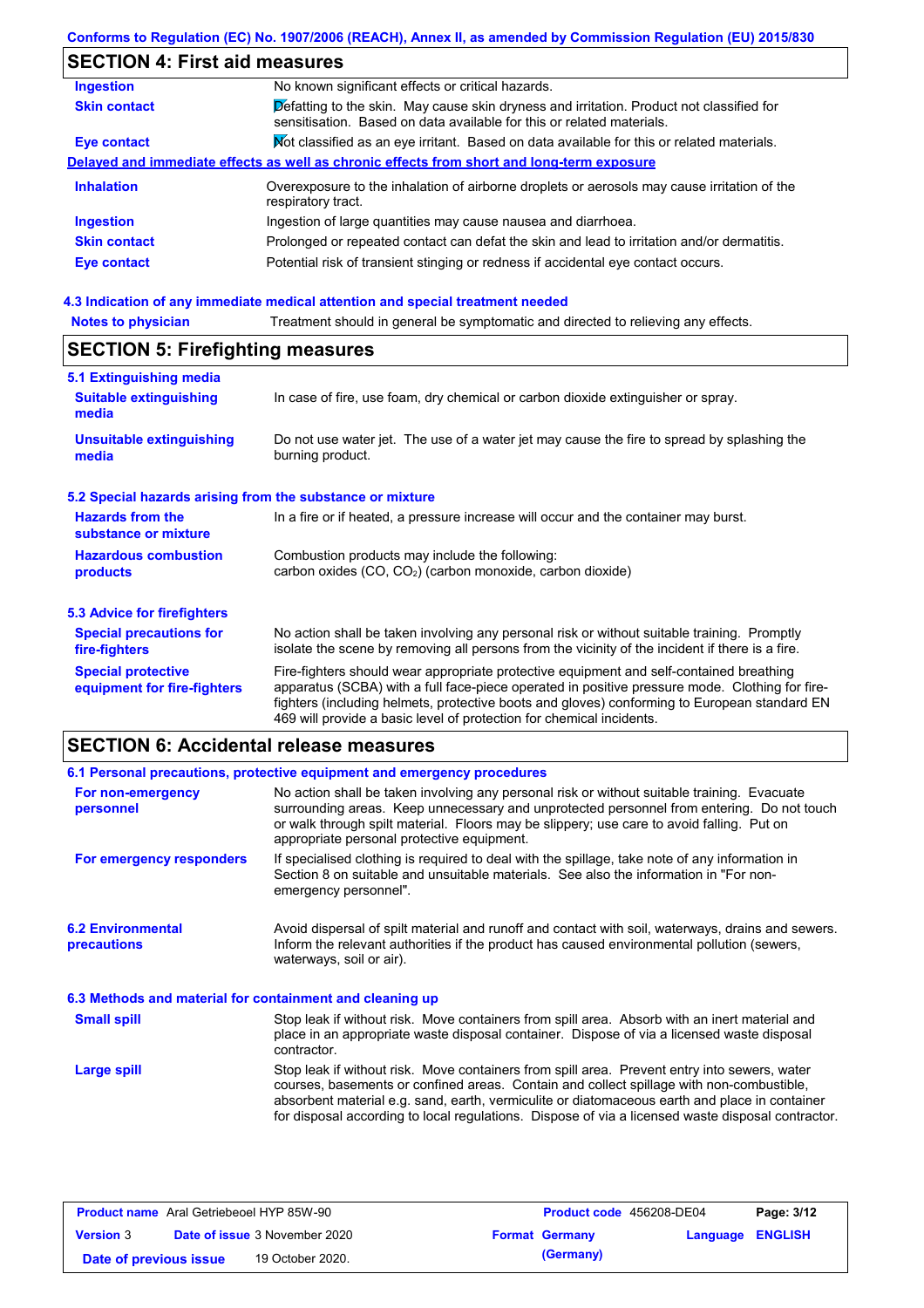# **SECTION 6: Accidental release measures**

| 6.4 Reference to other | See Section 1 for emergency contact information.                            |
|------------------------|-----------------------------------------------------------------------------|
| sections               | See Section 5 for firefighting measures.                                    |
|                        | See Section 8 for information on appropriate personal protective equipment. |
|                        | See Section 12 for environmental precautions.                               |
|                        | See Section 13 for additional waste treatment information.                  |

# **SECTION 7: Handling and storage**

| 7.1 Precautions for safe handling                                             |                                                                                                                                                                                                                                                                                                                                                                                                                                                                                          |
|-------------------------------------------------------------------------------|------------------------------------------------------------------------------------------------------------------------------------------------------------------------------------------------------------------------------------------------------------------------------------------------------------------------------------------------------------------------------------------------------------------------------------------------------------------------------------------|
| <b>Protective measures</b>                                                    | Put on appropriate personal protective equipment.                                                                                                                                                                                                                                                                                                                                                                                                                                        |
| <b>Advice on general</b><br>occupational hygiene                              | Eating, drinking and smoking should be prohibited in areas where this material is handled,<br>stored and processed. Wash thoroughly after handling. Remove contaminated clothing and<br>protective equipment before entering eating areas. See also Section 8 for additional<br>information on hygiene measures.                                                                                                                                                                         |
| <b>7.2 Conditions for safe</b><br>storage, including any<br>incompatibilities | Store in accordance with local requiations. Store in a dry, cool and well-ventilated area, away<br>from incompatible materials (see Section 10). Keep away from heat and direct sunlight. Keep<br>container tightly closed and sealed until ready for use. Containers that have been opened must<br>be carefully resealed and kept upright to prevent leakage. Store and use only in equipment/<br>containers designed for use with this product. Do not store in unlabelled containers. |
| <b>Not suitable</b>                                                           | Prolonged exposure to elevated temperature                                                                                                                                                                                                                                                                                                                                                                                                                                               |
| <b>Germany - Storage code</b>                                                 | 10                                                                                                                                                                                                                                                                                                                                                                                                                                                                                       |
| 7.3 Specific end use(s)                                                       |                                                                                                                                                                                                                                                                                                                                                                                                                                                                                          |

**Recommendations**

See section 1.2 and Exposure scenarios in annex, if applicable.

# **SECTION 8: Exposure controls/personal protection**

# **8.1 Control parameters**

**Occupational exposure limits**

No exposure limit value known.

**Recommended monitoring procedures** If this product contains ingredients with exposure limits, personal, workplace atmosphere or biological monitoring may be required to determine the effectiveness of the ventilation or other control measures and/or the necessity to use respiratory protective equipment. Reference should be made to monitoring standards, such as the following: European Standard EN 689 (Workplace atmospheres - Guidance for the assessment of exposure by inhalation to chemical agents for comparison with limit values and measurement strategy) European Standard EN 14042 (Workplace atmospheres - Guide for the application and use of procedures for the assessment of exposure to chemical and biological agents) European Standard EN 482 (Workplace atmospheres - General requirements for the performance of procedures for the measurement of chemical agents) Reference to national guidance documents for methods for the determination of hazardous substances will also be required.

### **Derived No Effect Level**

No DNELs/DMELs available.

### **Predicted No Effect Concentration**

No PNECs available

### **8.2 Exposure controls**

| <b>Appropriate engineering</b> | Provide exhaust ventilation or other engineering controls to keep the relevant airborne                                                                                                                                                                                       |
|--------------------------------|-------------------------------------------------------------------------------------------------------------------------------------------------------------------------------------------------------------------------------------------------------------------------------|
| <b>controls</b>                | concentrations below their respective occupational exposure limits.                                                                                                                                                                                                           |
|                                | All activities involving chemicals should be assessed for their risks to health, to ensure                                                                                                                                                                                    |
|                                | exposures are adequately controlled. Personal protective equipment should only be considered                                                                                                                                                                                  |
|                                | after other forms of control measures (e.g. engineering controls) have been suitably evaluated.                                                                                                                                                                               |
|                                | Personal protective equipment should conform to appropriate standards, be suitable for use, be<br>kept in good condition and properly maintained.                                                                                                                             |
|                                | Your supplier of personal protective equipment should be consulted for advice on selection and                                                                                                                                                                                |
|                                | appropriate standards. For further information contact your national organisation for standards.<br>The final choice of protective equipment will depend upon a risk assessment. It is important to<br>ensure that all items of personal protective equipment are compatible. |
| Individual protection measures |                                                                                                                                                                                                                                                                               |
| <b>Hygiene measures</b>        | Wash hands, forearms and face thoroughly after handling chemical products, before eating,<br>smoking and using the lavatory and at the end of the working period. Ensure that eyewash<br>stations and safety showers are close to the workstation location.                   |
| <b>Respiratory protection</b>  |                                                                                                                                                                                                                                                                               |

| <b>Product name</b> Aral Getriebeoel HYP 85W-90 |  |                                      |                       | <b>Product code</b> 456208-DE04 | Page: 4/12 |
|-------------------------------------------------|--|--------------------------------------|-----------------------|---------------------------------|------------|
| <b>Version 3</b>                                |  | <b>Date of issue 3 November 2020</b> | <b>Format Germany</b> | <b>Language ENGLISH</b>         |            |
| Date of previous issue                          |  | 19 October 2020.                     | (Germany)             |                                 |            |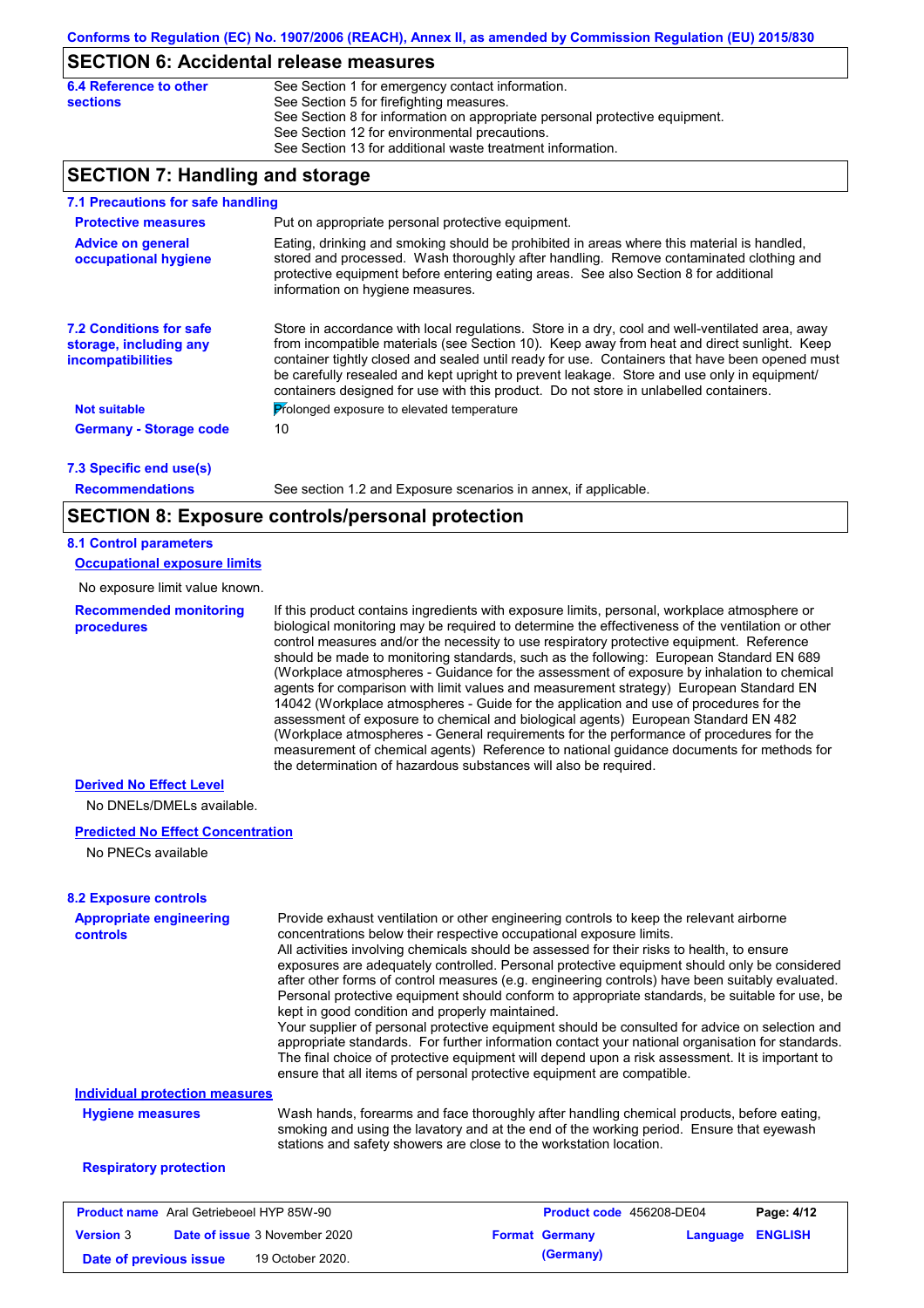# **SECTION 8: Exposure controls/personal protection**

**Hand protection**

**Skin protection**

In case of insufficient ventilation, wear suitable respiratory equipment. The correct choice of respiratory protection depends upon the chemicals being handled, the conditions of work and use, and the condition of the respiratory equipment. Safety procedures should be developed for each intended application. Respiratory protection equipment should therefore be chosen in consultation with the supplier/manufacturer and with a full assessment of the working conditions.

**Eye/face protection** Safety glasses with side shields.

#### **General Information:**

Because specific work environments and material handling practices vary, safety procedures should be developed for each intended application. The correct choice of protective gloves depends upon the chemicals being handled, and the conditions of work and use. Most gloves provide protection for only a limited time before they must be discarded and replaced (even the best chemically resistant gloves will break down after repeated chemical exposures).

Gloves should be chosen in consultation with the supplier / manufacturer and taking account of a full assessment of the working conditions.

Recommended: Nitrile gloves. **Breakthrough time:**

Breakthrough time data are generated by glove manufacturers under laboratory test conditions and represent how long a glove can be expected to provide effective permeation resistance. It is important when following breakthrough time recommendations that actual workplace conditions are taken into account. Always consult with your glove supplier for up-to-date technical information on breakthrough times for the recommended glove type. Our recommendations on the selection of gloves are as follows:

#### Continuous contact:

Gloves with a minimum breakthrough time of 240 minutes, or >480 minutes if suitable gloves can be obtained.

If suitable gloves are not available to offer that level of protection, gloves with shorter breakthrough times may be acceptable as long as appropriate glove maintenance and replacement regimes are determined and adhered to.

Short-term / splash protection:

Recommended breakthrough times as above.

It is recognised that for short-term, transient exposures, gloves with shorter breakthrough times may commonly be used. Therefore, appropriate maintenance and replacement regimes must be determined and rigorously followed.

#### **Glove Thickness:**

For general applications, we recommend gloves with a thickness typically greater than 0.35 mm.

It should be emphasised that glove thickness is not necessarily a good predictor of glove resistance to a specific chemical, as the permeation efficiency of the glove will be dependent on the exact composition of the glove material. Therefore, glove selection should also be based on consideration of the task requirements and knowledge of breakthrough times. Glove thickness may also vary depending on the glove manufacturer, the glove type and the glove model. Therefore, the manufacturers' technical data should always be taken into account to ensure selection of the most appropriate glove for the task.

Note: Depending on the activity being conducted, gloves of varying thickness may be required for specific tasks. For example:

 • Thinner gloves (down to 0.1 mm or less) may be required where a high degree of manual dexterity is needed. However, these gloves are only likely to give short duration protection and would normally be just for single use applications, then disposed of.

 • Thicker gloves (up to 3 mm or more) may be required where there is a mechanical (as well as a chemical) risk i.e. where there is abrasion or puncture potential.

| <b>Product name</b> Aral Getriebeoel HYP 85W-90 |  |                                      | <b>Product code</b> 456208-DE04 | Page: 5/12            |                         |  |
|-------------------------------------------------|--|--------------------------------------|---------------------------------|-----------------------|-------------------------|--|
| <b>Version 3</b>                                |  | <b>Date of issue</b> 3 November 2020 |                                 | <b>Format Germany</b> | <b>Language ENGLISH</b> |  |
| Date of previous issue                          |  | 19 October 2020.                     |                                 | (Germany)             |                         |  |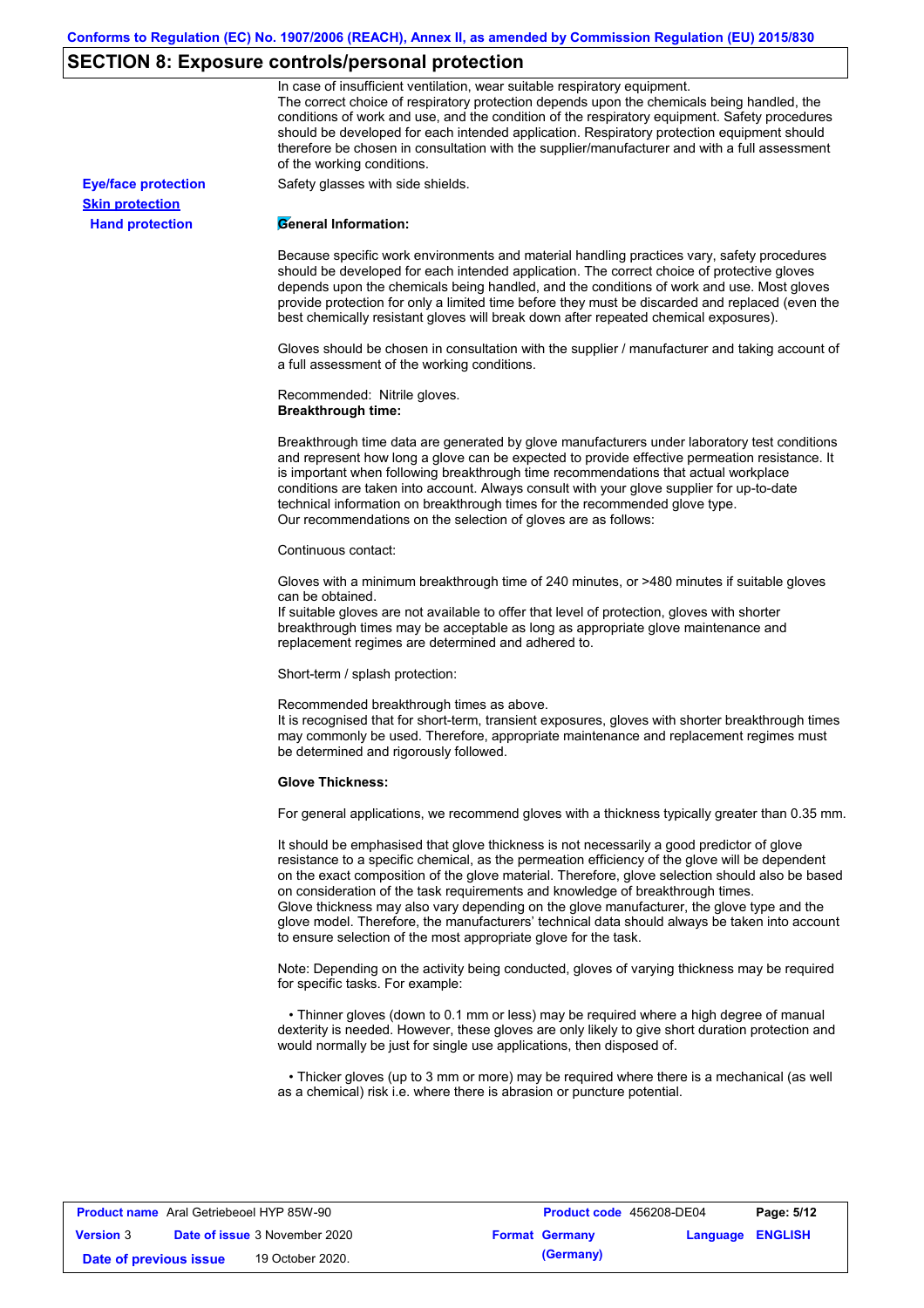# **SECTION 8: Exposure controls/personal protection**

| <b>Skin and body</b>                             | Use of protective clothing is good industrial practice.<br>Personal protective equipment for the body should be selected based on the task being<br>performed and the risks involved and should be approved by a specialist before handling this<br>product.<br>Cotton or polyester/cotton overalls will only provide protection against light superficial<br>contamination that will not soak through to the skin. Overalls should be laundered on a regular<br>basis. When the risk of skin exposure is high (e.g. when cleaning up spillages or if there is a<br>risk of splashing) then chemical resistant aprons and/or impervious chemical suits and boots<br>will be required. |
|--------------------------------------------------|---------------------------------------------------------------------------------------------------------------------------------------------------------------------------------------------------------------------------------------------------------------------------------------------------------------------------------------------------------------------------------------------------------------------------------------------------------------------------------------------------------------------------------------------------------------------------------------------------------------------------------------------------------------------------------------|
| <b>Refer to standards:</b>                       | Respiratory protection: EN 529<br>Gloves: EN 420, EN 374<br>Eye protection: EN 166<br>Filtering half-mask: EN 149<br>Filtering half-mask with valve: EN 405<br>Half-mask: EN 140 plus filter<br>Full-face mask: EN 136 plus filter<br>Particulate filters: EN 143<br>Gas/combined filters: EN 14387                                                                                                                                                                                                                                                                                                                                                                                   |
| <b>Environmental exposure</b><br><b>controls</b> | Emissions from ventilation or work process equipment should be checked to ensure they<br>comply with the requirements of environmental protection legislation. In some cases, fume<br>scrubbers, filters or engineering modifications to the process equipment will be necessary to<br>reduce emissions to acceptable levels.                                                                                                                                                                                                                                                                                                                                                         |

# **SECTION 9: Physical and chemical properties**

# **9.1 Information on basic physical and chemical properties**

| <b>Appearance</b>                                      |                                                                                                                                          |
|--------------------------------------------------------|------------------------------------------------------------------------------------------------------------------------------------------|
| <b>Physical state</b>                                  | Liquid.                                                                                                                                  |
| <b>Colour</b>                                          | Amber.                                                                                                                                   |
| <b>Odour</b>                                           | Not available.                                                                                                                           |
| <b>Odour threshold</b>                                 | Not available.                                                                                                                           |
| pH                                                     | Not available.                                                                                                                           |
| <b>Melting point/freezing point</b>                    | Not available.                                                                                                                           |
| Initial boiling point and boiling<br>range             | Not available.                                                                                                                           |
| <b>Pour point</b>                                      | $-30 °C$                                                                                                                                 |
| <b>Flash point</b>                                     | Open cup: >180°C (>356°F) [Cleveland.]                                                                                                   |
| <b>Evaporation rate</b>                                | Not available.                                                                                                                           |
| <b>Flammability (solid, gas)</b>                       | Not available.                                                                                                                           |
| <b>Upper/lower flammability or</b><br>explosive limits | Not available.                                                                                                                           |
| <b>Vapour pressure</b>                                 | Not available.                                                                                                                           |
| <b>Vapour density</b>                                  | Not available.                                                                                                                           |
| <b>Relative density</b>                                | Not available.                                                                                                                           |
| <b>Density</b>                                         | <1000 kg/m <sup>3</sup> (<1 g/cm <sup>3</sup> ) at 15 <sup>°</sup> C                                                                     |
| <b>Solubility(ies)</b>                                 | insoluble in water.                                                                                                                      |
| <b>Partition coefficient: n-octanol/</b><br>water      | Not available.                                                                                                                           |
| <b>Auto-ignition temperature</b>                       | Not available.                                                                                                                           |
| <b>Decomposition temperature</b>                       | Not available.                                                                                                                           |
| <b>Viscosity</b>                                       | Kinematic: 188.7 mm <sup>2</sup> /s (188.7 cSt) at 40 $^{\circ}$ C<br>Kinematic: 16.5 to 18 mm <sup>2</sup> /s (16.5 to 18 cSt) at 100°C |
| <b>Explosive properties</b>                            | Not available.                                                                                                                           |
| <b>Oxidising properties</b>                            | Not available.                                                                                                                           |
|                                                        |                                                                                                                                          |

# **9.2 Other information**

No additional information.

| <b>Product name</b> Aral Getriebeoel HYP 85W-90 |                                      |                  | <b>Product code</b> 456208-DE04 | Page: 6/12       |
|-------------------------------------------------|--------------------------------------|------------------|---------------------------------|------------------|
| <b>Version 3</b>                                | <b>Date of issue 3 November 2020</b> |                  | <b>Format Germany</b>           | Language ENGLISH |
| Date of previous issue                          |                                      | 19 October 2020. | (Germany)                       |                  |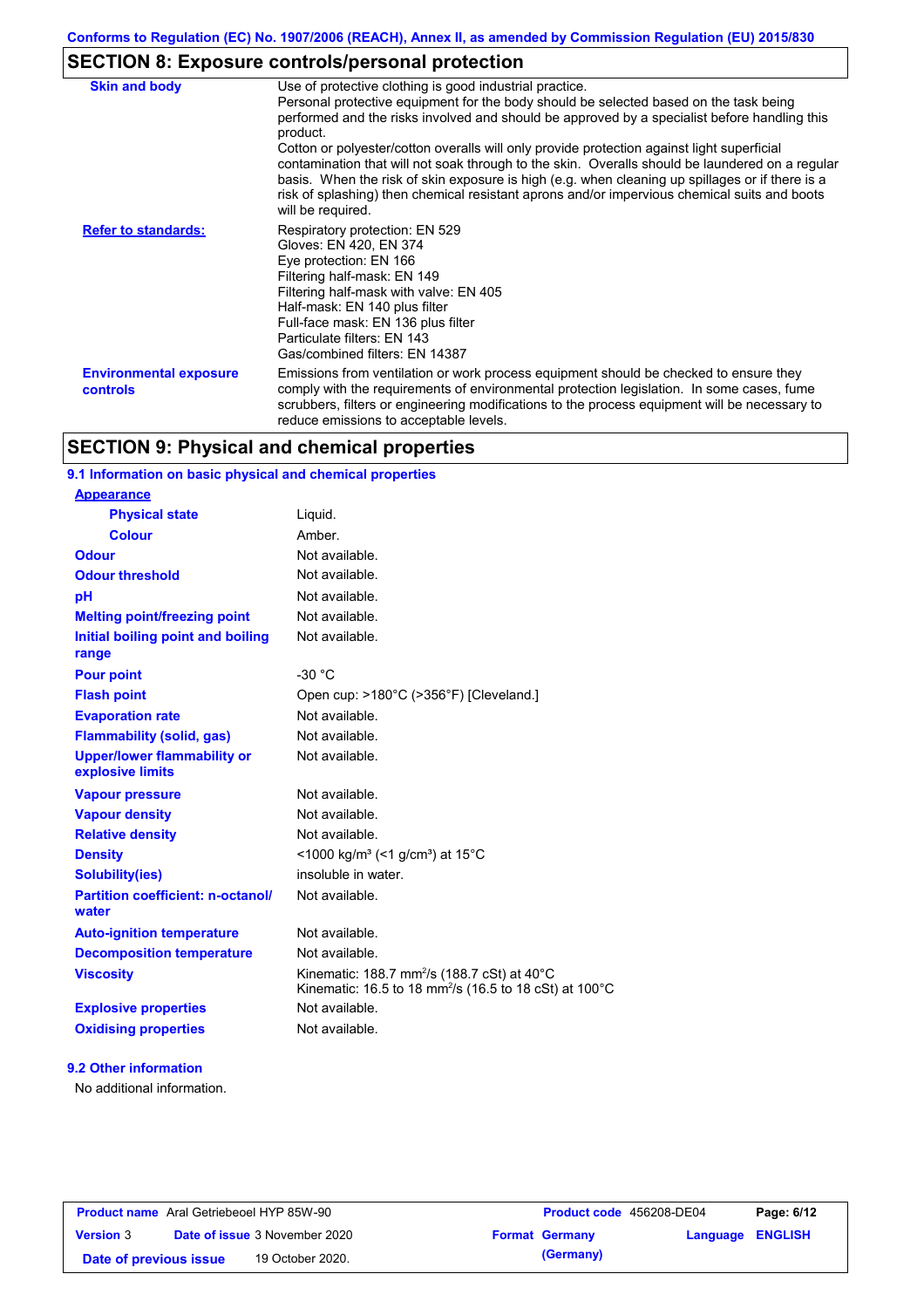| <b>SECTION 10: Stability and reactivity</b>                                                                                                                |                                                                                                                                                                         |  |  |
|------------------------------------------------------------------------------------------------------------------------------------------------------------|-------------------------------------------------------------------------------------------------------------------------------------------------------------------------|--|--|
| <b>10.1 Reactivity</b>                                                                                                                                     | No specific test data available for this product. Refer to Conditions to avoid and Incompatible<br>materials for additional information.                                |  |  |
| <b>10.2 Chemical stability</b>                                                                                                                             | The product is stable.                                                                                                                                                  |  |  |
| <b>10.3 Possibility of</b><br>hazardous reactions                                                                                                          | Under normal conditions of storage and use, hazardous reactions will not occur.<br>Under normal conditions of storage and use, hazardous polymerisation will not occur. |  |  |
| <b>10.4 Conditions to avoid</b><br>Avoid all possible sources of ignition (spark or flame).                                                                |                                                                                                                                                                         |  |  |
| 10.5 Incompatible materials                                                                                                                                | Reactive or incompatible with the following materials: oxidising materials.                                                                                             |  |  |
| <b>10.6 Hazardous</b><br>Under normal conditions of storage and use, hazardous decomposition products should not be<br>produced.<br>decomposition products |                                                                                                                                                                         |  |  |
|                                                                                                                                                            |                                                                                                                                                                         |  |  |

# **SECTION 11: Toxicological information**

# **11.1 Information on toxicological effects**

## **Acute toxicity estimates**

| <b>Product/ingredient name</b>                                                                                                                                                   | Oral (mg/<br>kg) | <b>Dermal</b><br>(mg/kg) | <b>Inhalation</b><br>(gases)<br>(ppm) | <b>Inhalation</b><br>(vapours)<br>(mg/l) | <b>Inhalation</b><br>(dusts)<br>and mists)<br>(mg/l) |
|----------------------------------------------------------------------------------------------------------------------------------------------------------------------------------|------------------|--------------------------|---------------------------------------|------------------------------------------|------------------------------------------------------|
| Zastrol Transmax Axle EPX 85W-90 (H&R<br>Salzbergen) Parent                                                                                                                      | 38270.2          | N/A                      | N/A                                   | N/A                                      | N/A                                                  |
| Reaction products of 4-methyl-2-pentanol and<br>diphosphorus pentasulfide, propoxylated, esterified<br>with diphosphorus pentaoxide, and salted by<br>amines, C12-14- tert-alkyl | 500              | N/A                      | N/A                                   | N/A                                      | N/A                                                  |

### **Information on likely routes of exposure**

Routes of entry anticipated: Dermal, Inhalation.

### **Potential acute health effects**

| Potential acute nealth effects          |                                                                                                                                                                   |  |  |  |
|-----------------------------------------|-------------------------------------------------------------------------------------------------------------------------------------------------------------------|--|--|--|
| <b>Inhalation</b>                       | Vapour inhalation under ambient conditions is not normally a problem due to low vapour<br>pressure.                                                               |  |  |  |
| <b>Ingestion</b>                        | No known significant effects or critical hazards.                                                                                                                 |  |  |  |
| <b>Skin contact</b>                     | Defatting to the skin. May cause skin dryness and irritation. Product not classified for<br>sensitisation. Based on data available for this or related materials. |  |  |  |
| <b>Eye contact</b>                      | Not classified as an eye irritant. Based on data available for this or related materials.                                                                         |  |  |  |
|                                         | Symptoms related to the physical, chemical and toxicological characteristics                                                                                      |  |  |  |
| <b>Inhalation</b>                       | May be harmful by inhalation if exposure to vapour, mists or fumes resulting from thermal<br>decomposition products occurs.                                       |  |  |  |
| <b>Ingestion</b>                        | No specific data.                                                                                                                                                 |  |  |  |
| <b>Skin contact</b>                     | Adverse symptoms may include the following:<br>irritation<br>dryness<br>cracking                                                                                  |  |  |  |
| <b>Eye contact</b>                      | No specific data.                                                                                                                                                 |  |  |  |
|                                         | Delayed and immediate effects as well as chronic effects from short and long-term exposure                                                                        |  |  |  |
| <b>Inhalation</b>                       | Overexposure to the inhalation of airborne droplets or aerosols may cause irritation of the<br>respiratory tract.                                                 |  |  |  |
| <b>Ingestion</b>                        | Ingestion of large quantities may cause nausea and diarrhoea.                                                                                                     |  |  |  |
| <b>Skin contact</b>                     | Prolonged or repeated contact can defat the skin and lead to irritation and/or dermatitis.                                                                        |  |  |  |
| <b>Eye contact</b>                      | Potential risk of transient stinging or redness if accidental eye contact occurs.                                                                                 |  |  |  |
| <b>Potential chronic health effects</b> |                                                                                                                                                                   |  |  |  |
| <b>General</b>                          | No known significant effects or critical hazards.                                                                                                                 |  |  |  |
| <b>Carcinogenicity</b>                  | No known significant effects or critical hazards.                                                                                                                 |  |  |  |
| <b>Mutagenicity</b>                     | No known significant effects or critical hazards.                                                                                                                 |  |  |  |
| <b>Developmental effects</b>            | No known significant effects or critical hazards.                                                                                                                 |  |  |  |
| <b>Fertility effects</b>                | No known significant effects or critical hazards.                                                                                                                 |  |  |  |
|                                         |                                                                                                                                                                   |  |  |  |

| <b>Product name</b> Aral Getriebeoel HYP 85W-90 |                                      | <b>Product code</b> 456208-DE04 |                  | Page: 7/12 |
|-------------------------------------------------|--------------------------------------|---------------------------------|------------------|------------|
| <b>Version 3</b>                                | <b>Date of issue 3 November 2020</b> | <b>Format Germany</b>           | Language ENGLISH |            |
| Date of previous issue                          | 19 October 2020.                     | (Germany)                       |                  |            |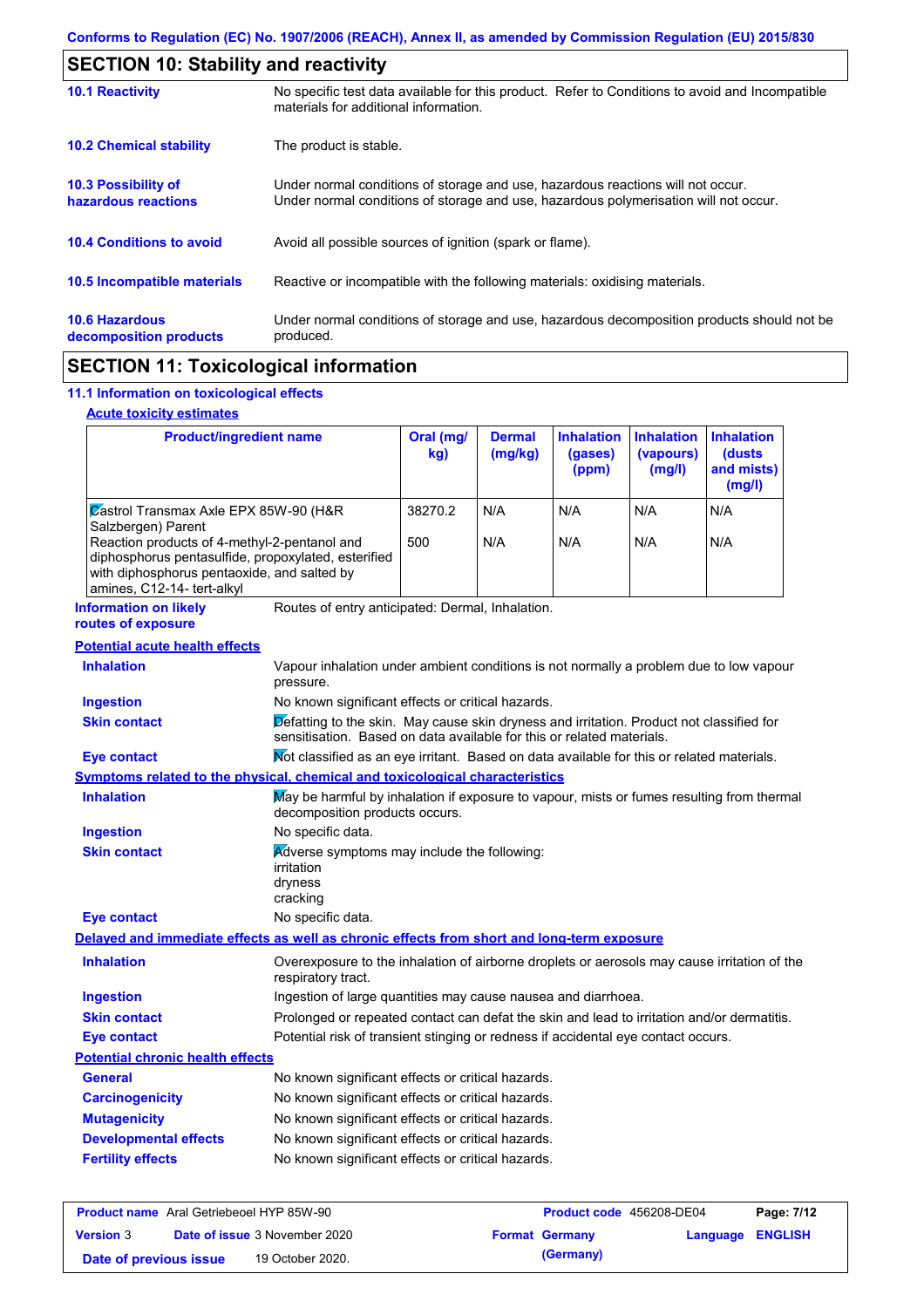# **SECTION 12: Ecological information**

### **12.1 Toxicity**

| Environmental hazards | Not classified as dangerous                                                                   |
|-----------------------|-----------------------------------------------------------------------------------------------|
|                       | Product not classified for environmental effects. Based on data available for this or related |

#### **12.2 Persistence and degradability**

Expected to be biodegradable.

### **12.3 Bioaccumulative potential**

This product is not expected to bioaccumulate through food chains in the environment.

materials.

| <b>12.4 Mobility in soil</b>                                  |                                                                      |
|---------------------------------------------------------------|----------------------------------------------------------------------|
| <b>Soil/water partition</b><br>coefficient (K <sub>oc</sub> ) | Not available.                                                       |
| <b>Mobility</b>                                               | Spillages may penetrate the soil causing ground water contamination. |

### **12.5 Results of PBT and vPvB assessment**

Product does not meet the criteria for PBT or vPvB according to Regulation (EC) No. 1907/2006, Annex XIII.

#### **12.6 Other adverse effects**

Spills may form a film on water surfaces causing physical damage to organisms. Oxygen transfer could also be impaired. **Other ecological information**

# **SECTION 13: Disposal considerations**

#### **13.1 Waste treatment methods**

### **Product**

**Methods of disposal**

Where possible, arrange for product to be recycled. Dispose of via an authorised person/ licensed waste disposal contractor in accordance with local regulations.

# **Hazardous waste Yes.**

**European waste catalogue (EWC)**

| Waste code                                                                                                                 | <b>Waste designation</b>                                        |  |  |
|----------------------------------------------------------------------------------------------------------------------------|-----------------------------------------------------------------|--|--|
| $130205*$                                                                                                                  | mineral-based non-chlorinated engine, gear and lubricating oils |  |  |
| Houeuer deviation from the intended use and/or the presence of any patential contaminante may require an elternative worte |                                                                 |  |  |

However, deviation from the intended use and/or the presence of any potential contaminants may require an alternative waste disposal code to be assigned by the end user.

| <b>Packaging</b>           |                                                                                                                                                                                                                                         |
|----------------------------|-----------------------------------------------------------------------------------------------------------------------------------------------------------------------------------------------------------------------------------------|
| <b>Methods of disposal</b> | Where possible, arrange for product to be recycled. Dispose of via an authorised person/<br>licensed waste disposal contractor in accordance with local regulations.                                                                    |
| <b>Special precautions</b> | This material and its container must be disposed of in a safe way. Empty containers or liners<br>may retain some product residues. Avoid dispersal of spilt material and runoff and contact with<br>soil, waterways, drains and sewers. |
| <b>References</b>          | Commission 2014/955/EU<br>Directive 2008/98/EC                                                                                                                                                                                          |

# **SECTION 14: Transport information**

|                                                                                                                                                                     | <b>ADR/RID</b>                                  | <b>ADN</b>     | <b>IMDG</b>              | <b>IATA</b>    |
|---------------------------------------------------------------------------------------------------------------------------------------------------------------------|-------------------------------------------------|----------------|--------------------------|----------------|
| 14.1 UN number                                                                                                                                                      | Not regulated.                                  | Not regulated. | Not regulated.           | Not regulated. |
| 14.2 UN proper<br>shipping name                                                                                                                                     |                                                 |                |                          |                |
| <b>14.3 Transport</b><br>hazard class(es)                                                                                                                           |                                                 |                |                          |                |
| 14.4 Packing<br>group                                                                                                                                               |                                                 |                |                          |                |
|                                                                                                                                                                     |                                                 |                |                          |                |
|                                                                                                                                                                     | <b>Product name</b> Aral Getriebeoel HYP 85W-90 |                | Product code 456208-DE04 | Page: 8/12     |
| <b>Version 3</b><br>Date of issue 3 November 2020<br><b>ENGLISH</b><br><b>Format Germany</b><br>Language<br>(Germany)<br>19 October 2020.<br>Date of previous issue |                                                 |                |                          |                |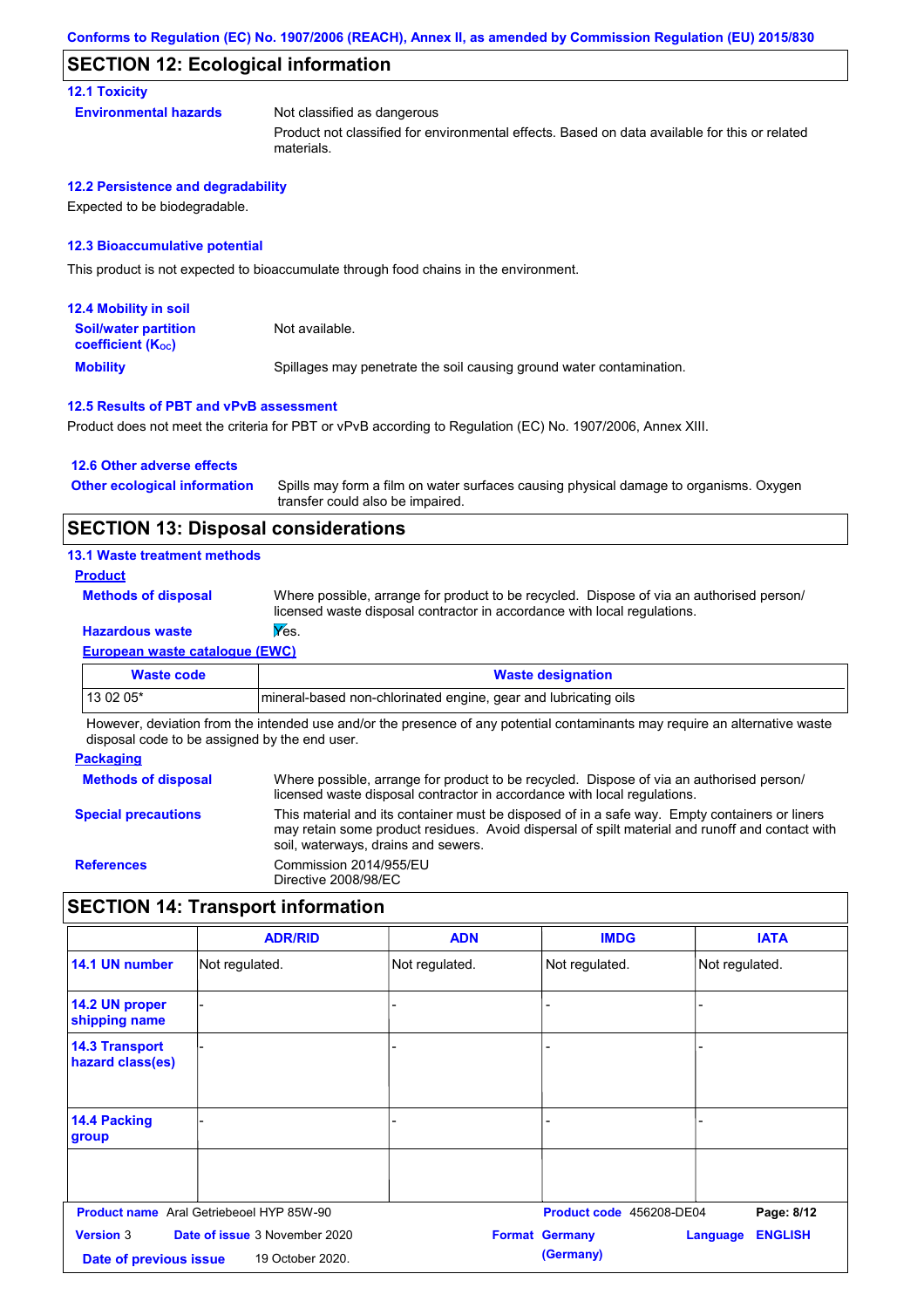# **Conforms to Regulation (EC) No. 1907/2006 (REACH), Annex II, as amended by Commission Regulation (EU) 2015/830**

# **SECTION 14: Transport information**

| 14.5<br><b>Environmental</b><br>hazards | INo. | INo. | IN <sub>o</sub> | No. |
|-----------------------------------------|------|------|-----------------|-----|
| <b>Additional</b><br>information        |      |      |                 |     |

**14.6 Special precautions for user** Not available.

#### **14.7 Transport in bulk according to Annex II of Marpol and the IBC Code** Not available.

# **SECTION 15: Regulatory information**

**15.1 Safety, health and environmental regulations/legislation specific for the substance or mixture EU Regulation (EC) No. 1907/2006 (REACH)**

### **Annex XIV - List of substances subject to authorisation**

#### **Annex XIV**

None of the components are listed.

#### **Substances of very high concern**

### **Substance of equivalent concern for environment**

| Ingredient name                                                                                        | <b>Status</b> | <b>Reference number</b> |
|--------------------------------------------------------------------------------------------------------|---------------|-------------------------|
| Reaction product of 1,3,4-thiadiazolidine-2,5-dithione,<br>formaldehyde and phenol, heptyl derivatives | Recommended   | ED 01/2018              |

# **Other regulations**

| <b>REACH Status</b>                                                | current requirements of REACH.                                                     | The company, as identified in Section 1, sells this product in the EU in compliance with the                                                                      |          |                |
|--------------------------------------------------------------------|------------------------------------------------------------------------------------|-------------------------------------------------------------------------------------------------------------------------------------------------------------------|----------|----------------|
| <b>United States inventory</b><br>(TSCA 8b)                        | All components are active or exempted.                                             |                                                                                                                                                                   |          |                |
| <b>Australia inventory (AICS)</b>                                  | All components are listed or exempted.                                             |                                                                                                                                                                   |          |                |
| <b>Canada inventory</b>                                            | All components are listed or exempted.                                             |                                                                                                                                                                   |          |                |
| <b>China inventory (IECSC)</b>                                     | All components are listed or exempted.                                             |                                                                                                                                                                   |          |                |
| <b>Japan inventory (ENCS)</b>                                      | All components are listed or exempted.                                             |                                                                                                                                                                   |          |                |
| <b>Korea inventory (KECI)</b>                                      | All components are listed or exempted.                                             |                                                                                                                                                                   |          |                |
| <b>Philippines inventory</b><br>(PICCS)                            | All components are listed or exempted.                                             |                                                                                                                                                                   |          |                |
| <b>Taiwan Chemical</b><br><b>Substances Inventory</b><br>(TCSI)    | All components are listed or exempted.                                             |                                                                                                                                                                   |          |                |
| Ozone depleting substances (1005/2009/EU)                          |                                                                                    |                                                                                                                                                                   |          |                |
| Not listed.                                                        |                                                                                    |                                                                                                                                                                   |          |                |
| <b>Prior Informed Consent (PIC) (649/2012/EU)</b><br>Not listed.   |                                                                                    |                                                                                                                                                                   |          |                |
|                                                                    |                                                                                    |                                                                                                                                                                   |          |                |
| EU - Water framework directive - Priority substances               |                                                                                    |                                                                                                                                                                   |          |                |
| None of the components are listed.                                 |                                                                                    |                                                                                                                                                                   |          |                |
| <b>Seveso Directive</b>                                            |                                                                                    |                                                                                                                                                                   |          |                |
| This product is not controlled under the Seveso Directive.         |                                                                                    |                                                                                                                                                                   |          |                |
| <b>National regulations</b>                                        |                                                                                    |                                                                                                                                                                   |          |                |
| <b>Hazardous incident ordinance</b>                                |                                                                                    |                                                                                                                                                                   |          |                |
| <b>Hazard class for water</b>                                      | 2                                                                                  | (classified according AwSV)                                                                                                                                       |          |                |
| <b>Prohibited Chemicals</b><br><b>Regulation</b><br>(ChemVerbotsV) | Regulation (ChemVerbotsV).                                                         | When placed on the market in Germany, this product is not subject to the Prohibited Chemicals                                                                     |          |                |
| <b>Occupational restrictions</b>                                   | Observe employment restrictions in the following:<br>(Mutterschutzgesetz – MuSchG) | Gesetz zum Schutz der arbeitenden Jugend (Jugendarbeitsschutzgesetz - JArbSchG)<br>Gesetz zum Schutz von Müttern bei der Arbeit, in der Ausbildung und im Studium |          |                |
| <b>Product name</b> Aral Getriebeoel HYP 85W-90                    |                                                                                    | Product code 456208-DE04                                                                                                                                          |          | Page: 9/12     |
| <b>Version</b> 3<br>Date of issue 3 November 2020                  |                                                                                    | <b>Format Germany</b>                                                                                                                                             | Language | <b>ENGLISH</b> |

**Date of previous issue 19 October 2020. (Germany)**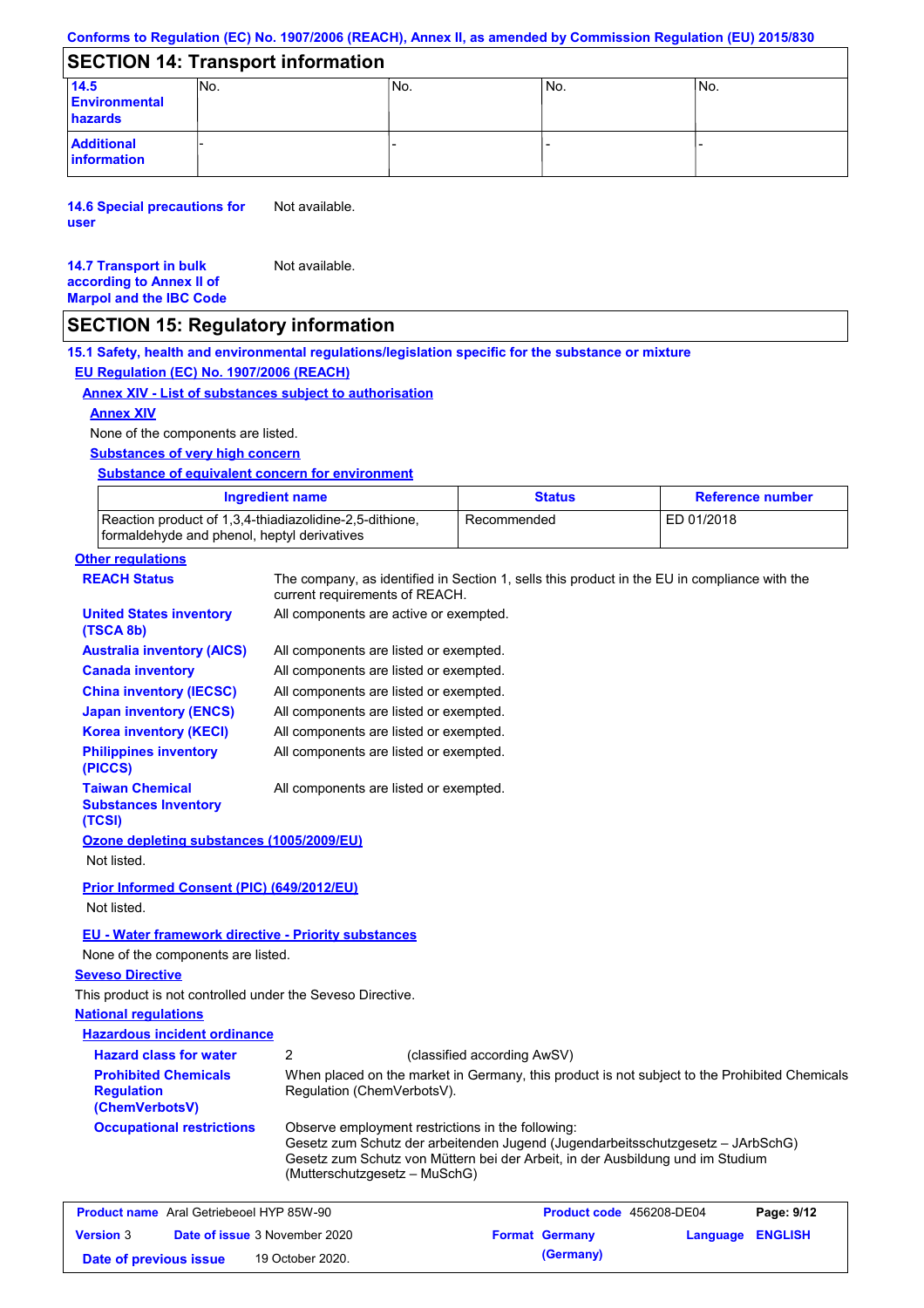# **SECTION 15: Regulatory information**

| <b>15.2 Chemical safety</b> | A Chemical Safety Assessment has been carried out for one or more of the substances within  |
|-----------------------------|---------------------------------------------------------------------------------------------|
| assessment                  | this mixture. A Chemical Safety Assessment has not been carried out for the mixture itself. |

# **SECTION 16: Other information**

| <b>Abbreviations and acronyms</b> | ADN = European Provisions concerning the International Carriage of Dangerous Goods by            |
|-----------------------------------|--------------------------------------------------------------------------------------------------|
|                                   | Inland Waterway                                                                                  |
|                                   | ADR = The European Agreement concerning the International Carriage of Dangerous Goods by         |
|                                   | Road                                                                                             |
|                                   | ATE = Acute Toxicity Estimate<br>BCF = Bioconcentration Factor                                   |
|                                   |                                                                                                  |
|                                   | CAS = Chemical Abstracts Service                                                                 |
|                                   | CLP = Classification, Labelling and Packaging Regulation [Regulation (EC) No. 1272/2008]         |
|                                   | CSA = Chemical Safety Assessment<br>CSR = Chemical Safety Report                                 |
|                                   | DMEL = Derived Minimal Effect Level                                                              |
|                                   | DNEL = Derived No Effect Level                                                                   |
|                                   | EINECS = European Inventory of Existing Commercial chemical Substances                           |
|                                   | ES = Exposure Scenario                                                                           |
|                                   | EUH statement = CLP-specific Hazard statement                                                    |
|                                   | EWC = European Waste Catalogue                                                                   |
|                                   | GHS = Globally Harmonized System of Classification and Labelling of Chemicals                    |
|                                   | IATA = International Air Transport Association                                                   |
|                                   | IBC = Intermediate Bulk Container                                                                |
|                                   | IMDG = International Maritime Dangerous Goods                                                    |
|                                   | LogPow = logarithm of the octanol/water partition coefficient                                    |
|                                   | MARPOL = International Convention for the Prevention of Pollution From Ships, 1973 as            |
|                                   | modified by the Protocol of 1978. ("Marpol" = marine pollution)                                  |
|                                   | OECD = Organisation for Economic Co-operation and Development                                    |
|                                   | PBT = Persistent, Bioaccumulative and Toxic                                                      |
|                                   | <b>PNEC = Predicted No Effect Concentration</b>                                                  |
|                                   | REACH = Registration, Evaluation, Authorisation and Restriction of Chemicals Regulation          |
|                                   | [Regulation (EC) No. 1907/2006]                                                                  |
|                                   | RID = The Regulations concerning the International Carriage of Dangerous Goods by Rail           |
|                                   | RRN = REACH Registration Number                                                                  |
|                                   | SADT = Self-Accelerating Decomposition Temperature                                               |
|                                   | SVHC = Substances of Very High Concern                                                           |
|                                   | STOT-RE = Specific Target Organ Toxicity - Repeated Exposure                                     |
|                                   | STOT-SE = Specific Target Organ Toxicity - Single Exposure                                       |
|                                   | TWA = Time weighted average                                                                      |
|                                   | $UN = United Nations$                                                                            |
|                                   | $UVCB = Complex\;hydrocarbon\; substance$                                                        |
|                                   | VOC = Volatile Organic Compound                                                                  |
|                                   | vPvB = Very Persistent and Very Bioaccumulative                                                  |
|                                   | Varies = may contain one or more of the following 64741-88-4 / RRN 01-2119488706-23,             |
|                                   | 64741-89-5 / RRN 01-2119487067-30, 64741-95-3 / RRN 01-2119487081-40, 64741-96-4/ RRN            |
|                                   | 01-2119483621-38, 64742-01-4 / RRN 01-2119488707-21, 64742-44-5 / RRN                            |
|                                   | 01-2119985177-24, 64742-45-6, 64742-52-5 / RRN 01-2119467170-45, 64742-53-6 / RRN                |
|                                   | 01-2119480375-34, 64742-54-7 / RRN 01-2119484627-25, 64742-55-8 / RRN                            |
|                                   | 01-2119487077-29, 64742-56-9 / RRN 01-2119480132-48, 64742-57-0 / RRN                            |
|                                   | 01-2119489287-22, 64742-58-1, 64742-62-7 / RRN 01-2119480472-38, 64742-63-8,                     |
|                                   | 64742-65-0 / RRN 01-2119471299-27, 64742-70-7 / RRN 01-2119487080-42, 72623-85-9 /               |
|                                   | RRN 01-2119555262-43, 72623-86-0 / RRN 01-2119474878-16, 72623-87-1 / RRN                        |
|                                   | 01-2119474889-13                                                                                 |
|                                   | Procedure used to derive the classification according to Regulation (EC) No. 1272/2008 [CLP/GHS] |

| <b>Classification</b><br>Not classified. |      | <b>Justification</b>                               |  |
|------------------------------------------|------|----------------------------------------------------|--|
|                                          |      |                                                    |  |
| <b>Full text of abbreviated H</b>        | H302 | Harmful if swallowed.                              |  |
| <b>statements</b>                        | H315 | Causes skin irritation.                            |  |
|                                          | H317 | May cause an allergic skin reaction.               |  |
|                                          | H318 | Causes serious eye damage.                         |  |
|                                          | H411 | Toxic to aquatic life with long lasting effects.   |  |
|                                          | H412 | Harmful to aquatic life with long lasting effects. |  |

| <b>Product name</b> Aral Getriebeoel HYP 85W-90 |  |                                      | <b>Product code</b> 456208-DE04 |                       | Page: 10/12      |  |
|-------------------------------------------------|--|--------------------------------------|---------------------------------|-----------------------|------------------|--|
| <b>Version 3</b>                                |  | <b>Date of issue 3 November 2020</b> |                                 | <b>Format Germany</b> | Language ENGLISH |  |
| Date of previous issue                          |  | 19 October 2020.                     |                                 | (Germany)             |                  |  |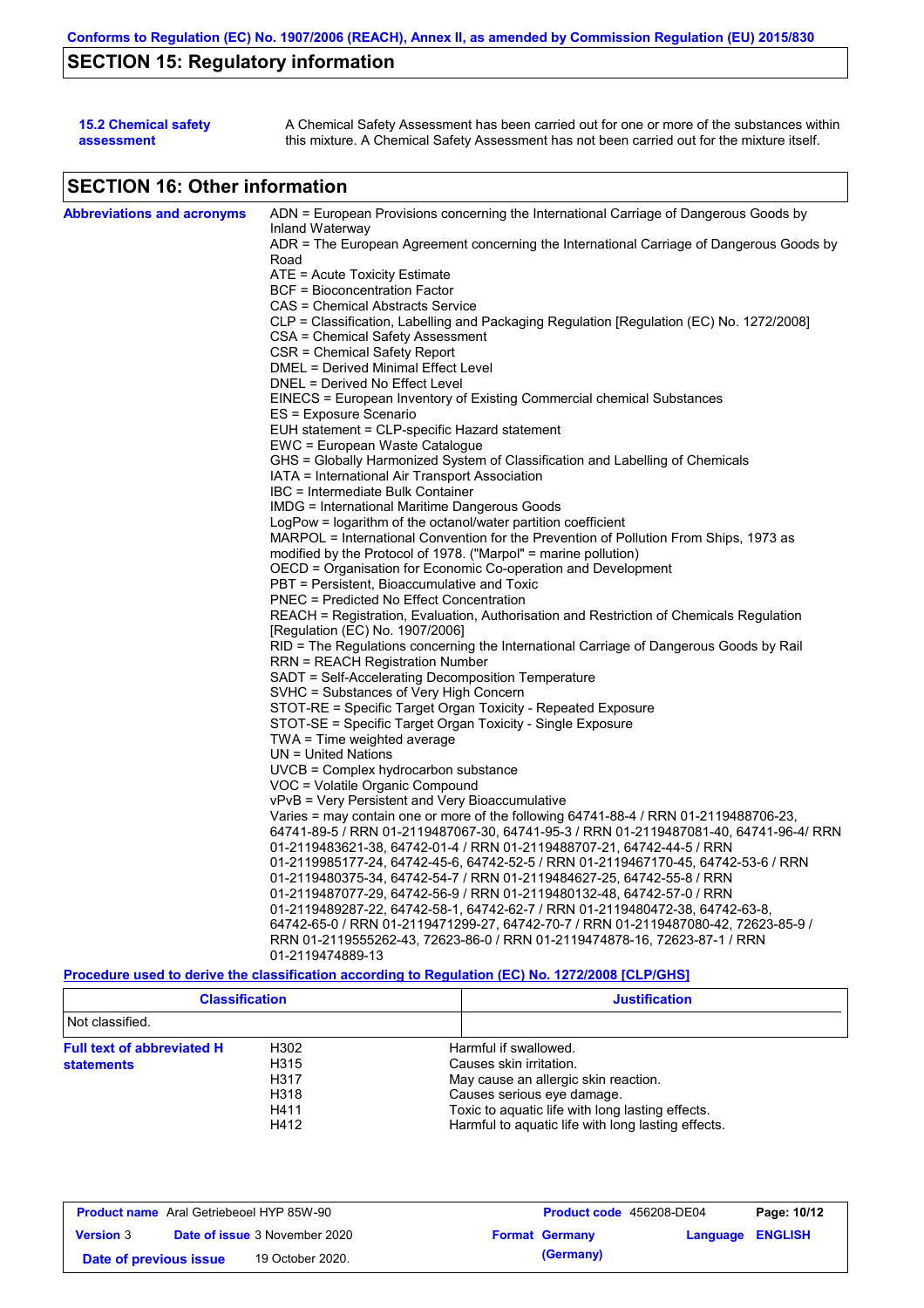# **SECTION 16: Other information**

| <b>Full text of classifications</b>       | Acute Tox. 4, H302         | ACUTE TOXICITY (oral) - Category 4              |
|-------------------------------------------|----------------------------|-------------------------------------------------|
| <b>[CLP/GHS]</b>                          | Aquatic Chronic 2, H411    | LONG-TERM (CHRONIC) AQUATIC HAZARD - Category 2 |
|                                           | Aquatic Chronic 3, H412    | LONG-TERM (CHRONIC) AQUATIC HAZARD - Category 3 |
|                                           | Eye Dam. 1, H318           | SERIOUS EYE DAMAGE/EYE IRRITATION - Category 1  |
|                                           | Skin Irrit. 2, H315        | SKIN CORROSION/IRRITATION - Category 2          |
|                                           | Skin Sens, 1B, H317        | SKIN SENSITISATION - Category 1B                |
| <b>History</b>                            |                            |                                                 |
| Date of issue/ Date of<br><b>revision</b> | 03/11/2020.                |                                                 |
| Date of previous issue                    | 19/10/2020.                |                                                 |
| <b>Prepared by</b>                        | <b>Product Stewardship</b> |                                                 |

*I***</del> Indicates information that has changed from previously issued version.** 

#### **Notice to reader**

All reasonably practicable steps have been taken to ensure this data sheet and the health, safety and environmental information contained in it is accurate as of the date specified below. No warranty or representation, express or implied is made as to the accuracy or completeness of the data and information in this data sheet.

The data and advice given apply when the product is sold for the stated application or applications. You should not use the product other than for the stated application or applications without seeking advice from BP Group.

It is the user's obligation to evaluate and use this product safely and to comply with all applicable laws and regulations. The BP Group shall not be responsible for any damage or injury resulting from use, other than the stated product use of the material, from any failure to adhere to recommendations, or from any hazards inherent in the nature of the material. Purchasers of the product for supply to a third party for use at work, have a duty to take all necessary steps to ensure that any person handling or using the product is provided with the information in this sheet. Employers have a duty to tell employees and others who may be affected of any hazards described in this sheet and of any precautions that should be taken. You can contact the BP Group to ensure that this document is the most current available. Alteration of this document is strictly prohibited.

| <b>Product name</b> Aral Getriebeoel HYP 85W-90 |  |                                      | <b>Product code</b> 456208-DE04 |                       | Page: 11/12             |  |
|-------------------------------------------------|--|--------------------------------------|---------------------------------|-----------------------|-------------------------|--|
| <b>Version 3</b>                                |  | <b>Date of issue 3 November 2020</b> |                                 | <b>Format Germany</b> | <b>Language ENGLISH</b> |  |
| Date of previous issue                          |  | 19 October 2020.                     |                                 | (Germany)             |                         |  |